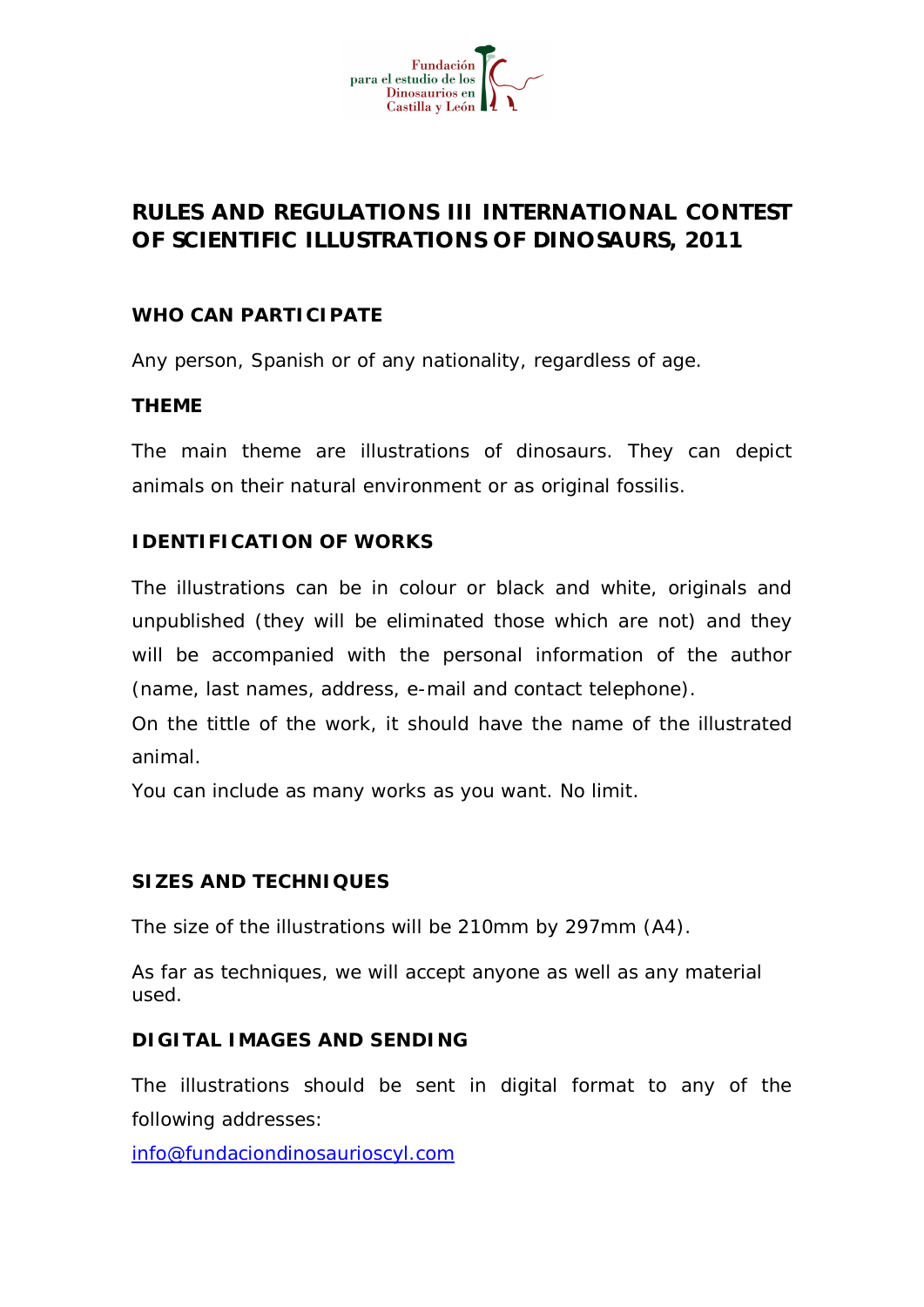

[museodesalas@salasdelosinfantes.net](mailto:museodesalas@salasdelosinfantes.net)

The minimum definition for the images will be 300dpi.

# **DATE OF ADMISSION**

The works can be sent February  $1<sup>st</sup>$  till the 31<sup>st</sup> of May, 2011.

# **CRITERIA FOR SELECTION**

The works will be selected for their scientific accuracy, quality and the techniques used.

They will have extra value the illustrations of dinosaurs found on the Salas de los Infantes'area\*.

\*We will place information on the web page of the Foundation: [\(http://www.fundaciondinosaurioscyl.com\)](http://www.fundaciondinosaurioscyl.com)

### **JURY**

The jury will be: John Sibbick, Raúl Martín, Carlos Papolio, Mauricio Antón, Mark Hallet, All Paleoilustrators.

José Ignacio Ruiz Omeñaca, Paleontologist from the Jurasic Museum of Asturias.

Fidel Torcida Fernández-Baldor Director of the Museum of Dinosaurs of Salas de los Infantes.

### **VEREDICT**

The jury's decision will be made public the  $20<sup>th</sup>$  of June, 2011 through the Web of the Foundation.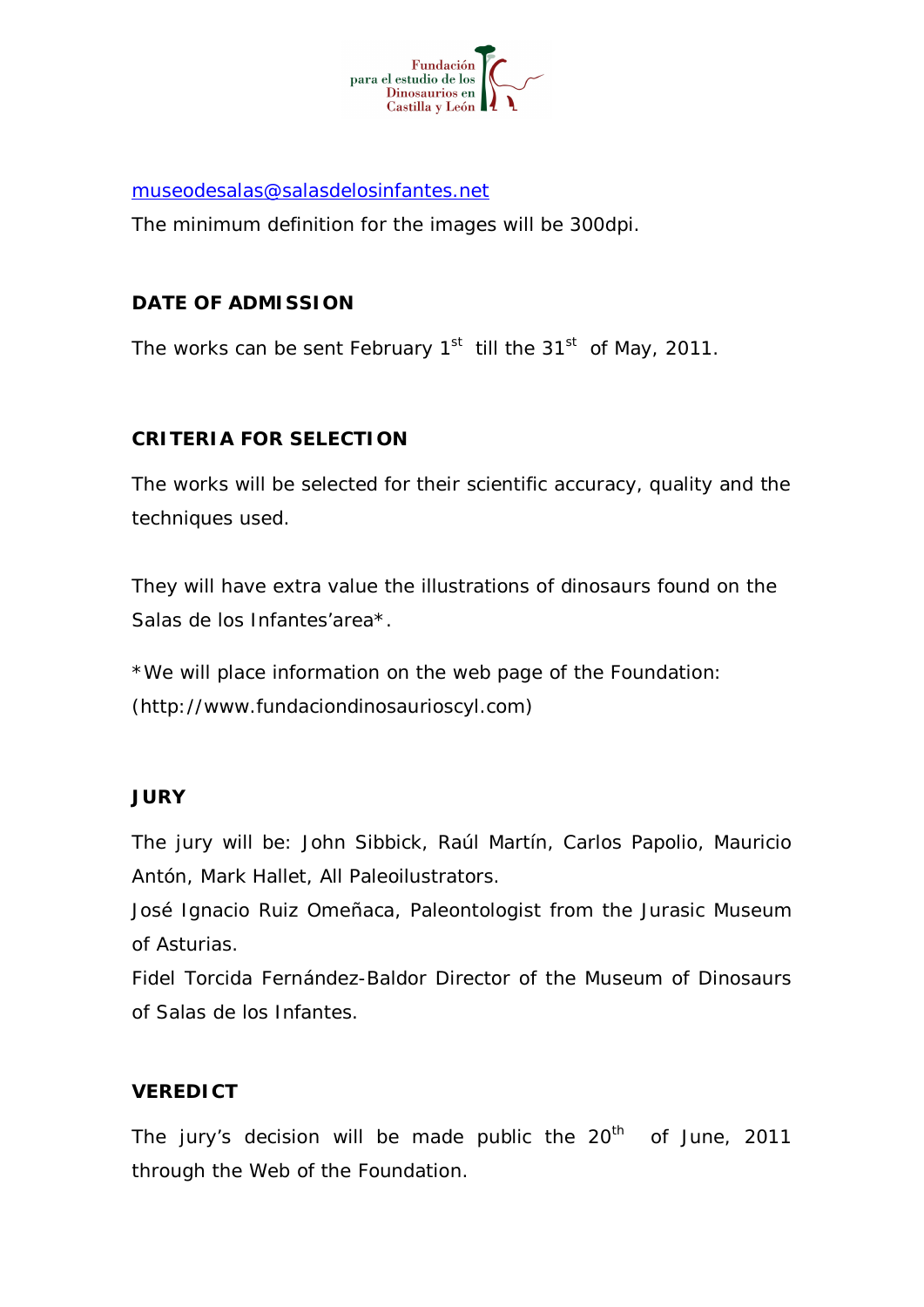

[\(http://www.fundaciondinosaurioscyl.com\)](http://www.fundaciondinosaurioscyl.com)

# **EXPOSITION**

All the works received will be displaced in the Museum of Dinosaurs of Salas de los Infantes during the summer months of 2011.

They will be available to other institutions for expositions in different parts of Spain.

# **GENERAL DISPOSITIONS**

The participation in this contest means the agreement on the part of the author that the illustrations you send will be included in the files of the Dinosaurs Foundation.

The Foundation will have the right to reproduce them on books, Internet, promotional materials, editions, publications, support to the Museum of Dinosaurs of Salas de los Infantes and scientific studies, promising to always mention the author or the work.

The bestowing of the prize to one of the works, automatically implies the cession of the same to the Foundation for the study of Dinosaurs in Castilla y León, who acquires the ownership of the work with the rights due to such condition.

The participation in the contest implies the acceptance o all and everyone of the rules of the same. The organization has the right to solve any contingency that may develop.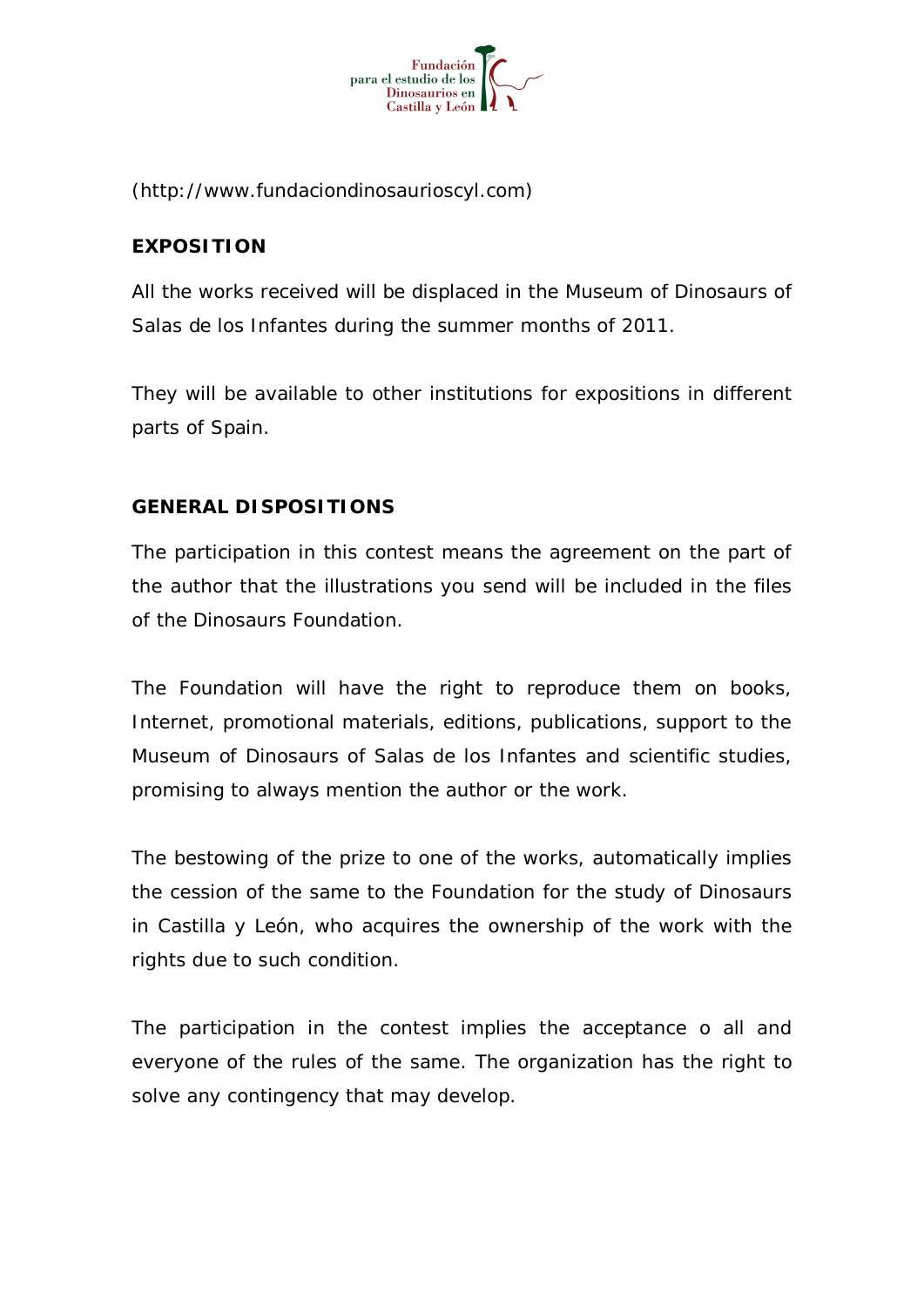

### **PRIZES**

The prizes will be awarded by the Jury mentioned above. Their decision will be final. Among the criteria that the jury will consider, they will have special attention the originality and scientific quality of the illustrations.

The jury will have the option to declare the contest vacant if it considers that the works presented don't have the desired quality. Also the jury reserves the possibility of granting other awards to works not included on the first three prizes.

There will be three prizes:

1<sup>st</sup> Place: 600€ and Diploma 2<sup>nd</sup> Place: 450€ and Diploma 3<sup>rd</sup> Place: 300€ and Diploma

The jury may give several awards for especial mention, valued at 50€.

The awarding of Prizes will take place at a public act, whose date is not yet determined.